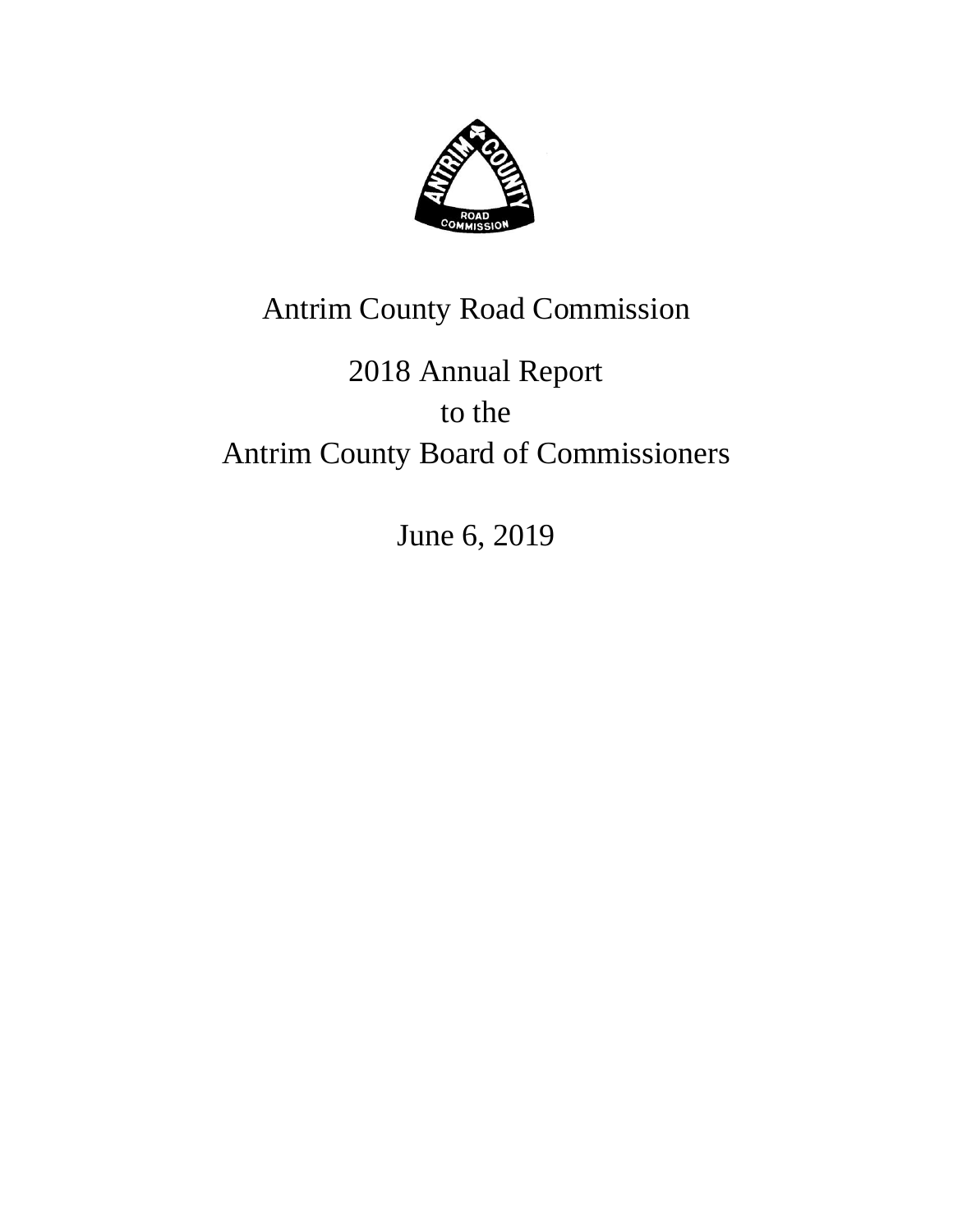#### **TABLE OF CONTENTS**

| Introduction                                     |            |
|--------------------------------------------------|------------|
| Revenues                                         | 4          |
| Expenses                                         | 6          |
| Road Projects                                    |            |
| <b>County Road Pavement Conditions</b>           | 8          |
| <b>County Road Needs</b>                         | 10         |
| Road Funding<br>12                               |            |
| Annual Financial Report for 2018 (Act 51 report) | Appendix A |
| Basic Financial Statements for 2018 (audit)      | Appendix B |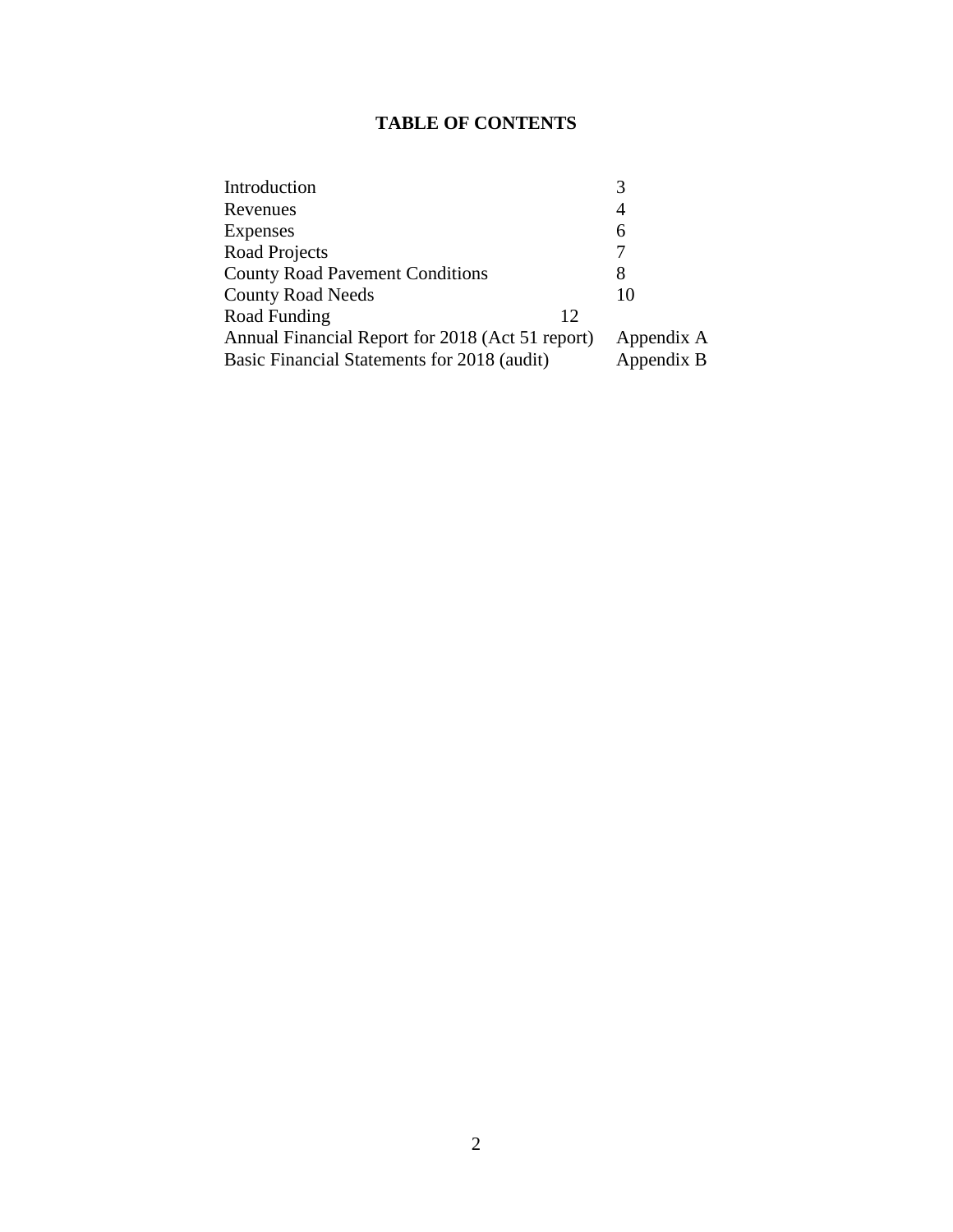#### **Introduction**

The Antrim County Road Commission (ACRC) maintains 210 miles of primary county roads and 663 miles of local county roads. Also, the Michigan Department of Transportation (MDOT) contracts with the ACRC to perform routine maintenance on 98 miles of state trunkline (M 32, M 66, M 88, US 31 and US 131). In the county system, approximately 700 miles are maintained year round; 556 miles are paved, 144 miles are gravel, leaving 173 miles of seasonal roads (not open to public travel for the months of November through April).

The ACRC's primary responsibility is to provide safe roads for the motoring public. As will be shown in detail in this report, we also work to make improvements where the townships desire to provide better roads for their constituents. In more recent years, townships are shifting money to preventive maintenance to preserve the investments they have made in these improvements. In an ideal world, there would be enough money provided to the ACRC through user fees so that the townships would not have to contribute to this preventive maintenance.

This report will expand on and discuss some of the major financial items that are reported through either audits or other mandated reporting. A short discussion on jobs completed during the year along with the current status and needs of our roads, equipment and facilities.

The revenue and expense information provided in the following pages can also be found in the Annual Financial Report that is filed with the MDOT as required by Act 51, Public Acts of 1951, as amended. This report is included as Appendix A. Also included in this report, as Appendix B, is the Basic Financial Statements for Year Ended December 31, 2018 (audit).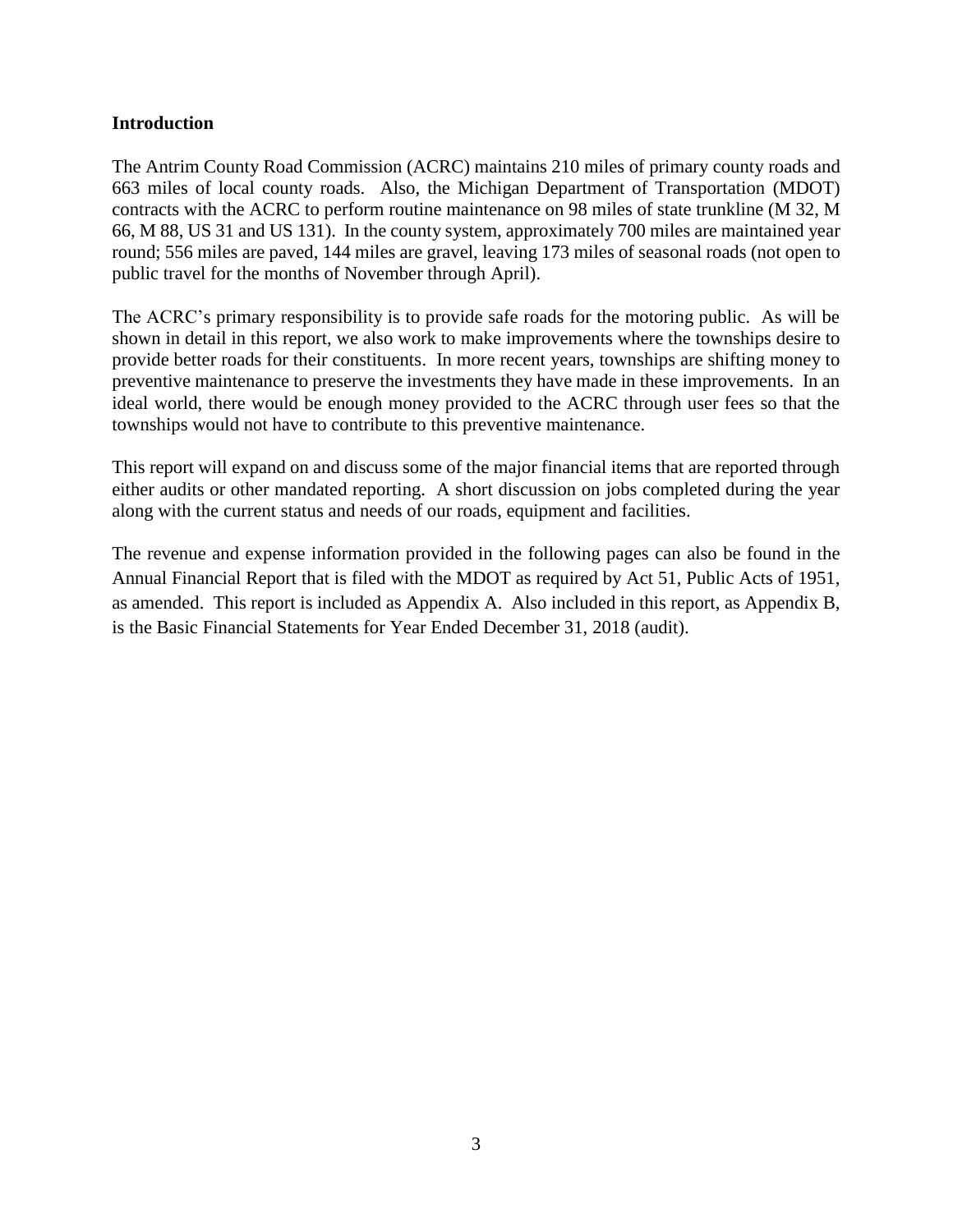#### **Revenues**

Total revenue received was \$8,844,015, down almost \$312,000 from the previous year. The main source of revenue is the Michigan Transportation Fund (MTF) which is the primary fund used for all routine maintenance and operating expenses. At almost \$5.2 million or 57% of all revenue. A new revenue category is Income Tax/General Fund Appropriations which amounted to over \$915,000 or 10% of all revenue. Township contributions amounted to 9% of the total which is down \$751,000 from the previous year. The MDOT contract amounted to 9% of total revenue, down slightly from the previous year. Federal Aid was 7%, up by about \$79,000. A non-typical source of revenue is from the DNR which was a special project we worked on for them. This was the Chestonia Boat Access Site on the Jordan River which was developed after the new bridge was installed on Old State Road. The revenues received are shown in Chart 1 below.



#### **Chart 1 – Revenues**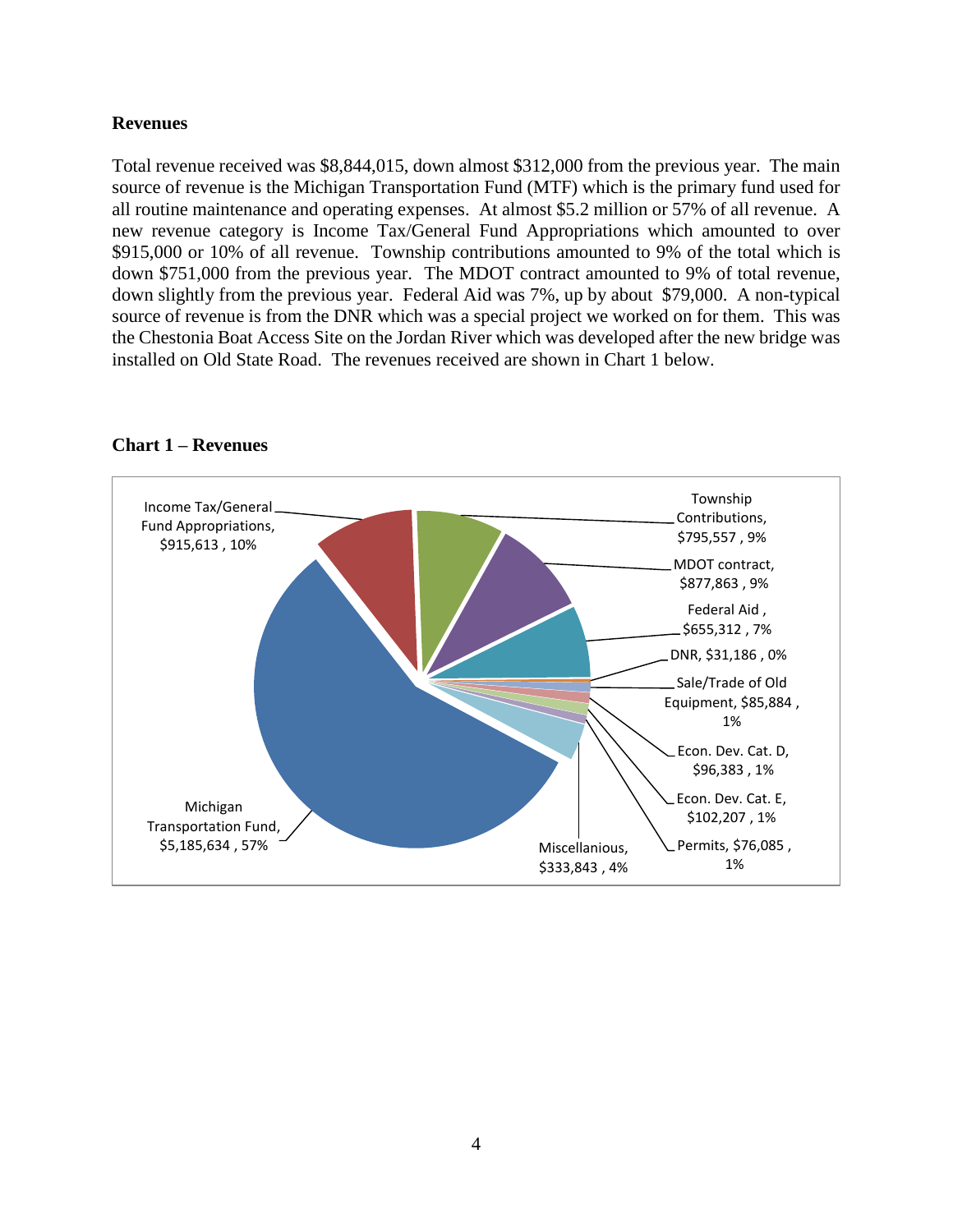The MTF is the primary source of funding for all road agencies in Michigan. Revenues from gasoline tax, diesel fuel tax and vehicle registration fees make up most of the MTF which totaled just over \$2.87 billion in 2018, up 7%, or about \$412 million, from the previous year's collection. Chart 2 below shows MTF revenues received by the ACRC over the last 26 years.





Between 1997 and 1998, gasoline tax was increased from 15¢ per gallon to 19¢ per gallon. On January 1, 2017, fuel taxes were increased to  $26.3\phi$  per gallon and vehicle registration fees were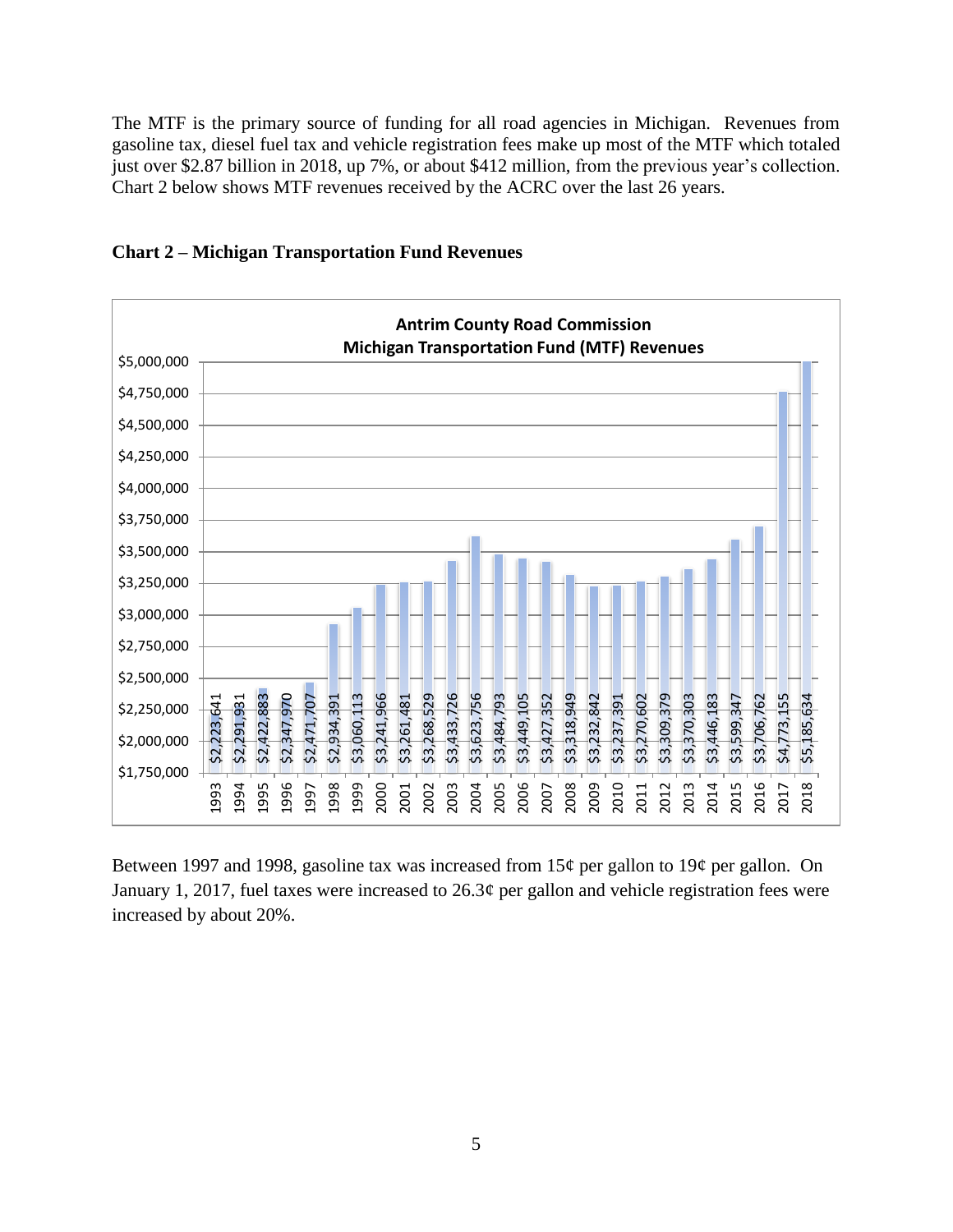#### **Expenses**

Total expenses were \$8,028,431, down almost \$2745,000. Chart 3 shows the breakdown of major expense items.



#### **Chart 3 – Major Expense Categories**

Primary and Local Road Maintenance includes routine maintenance such pot hole patching, gravel road grading and dust control, roadside mowing, etc. Pavement preventive maintenance is included in this category and include such treatments as thin hot mix asphalt overlays, crack filling and chip sealing. Preservation/Structural Improvements include paving gravel roads, hot mix asphalt overlays thicker that one and one half inch, three inches or more of aggregate on a gravel road, etc.

Snow and ice control is one of the single largest expenses under the local and primary road maintenance expenditures and totals \$1,478,036, down almost \$55,000 from the previous calander year. In previous year's annual reports, this has been included in the Primary Road Maintenance and Local Road Maintenance totals, but since it is a large expense on it's own, it has been seperated out beginning with this year's report.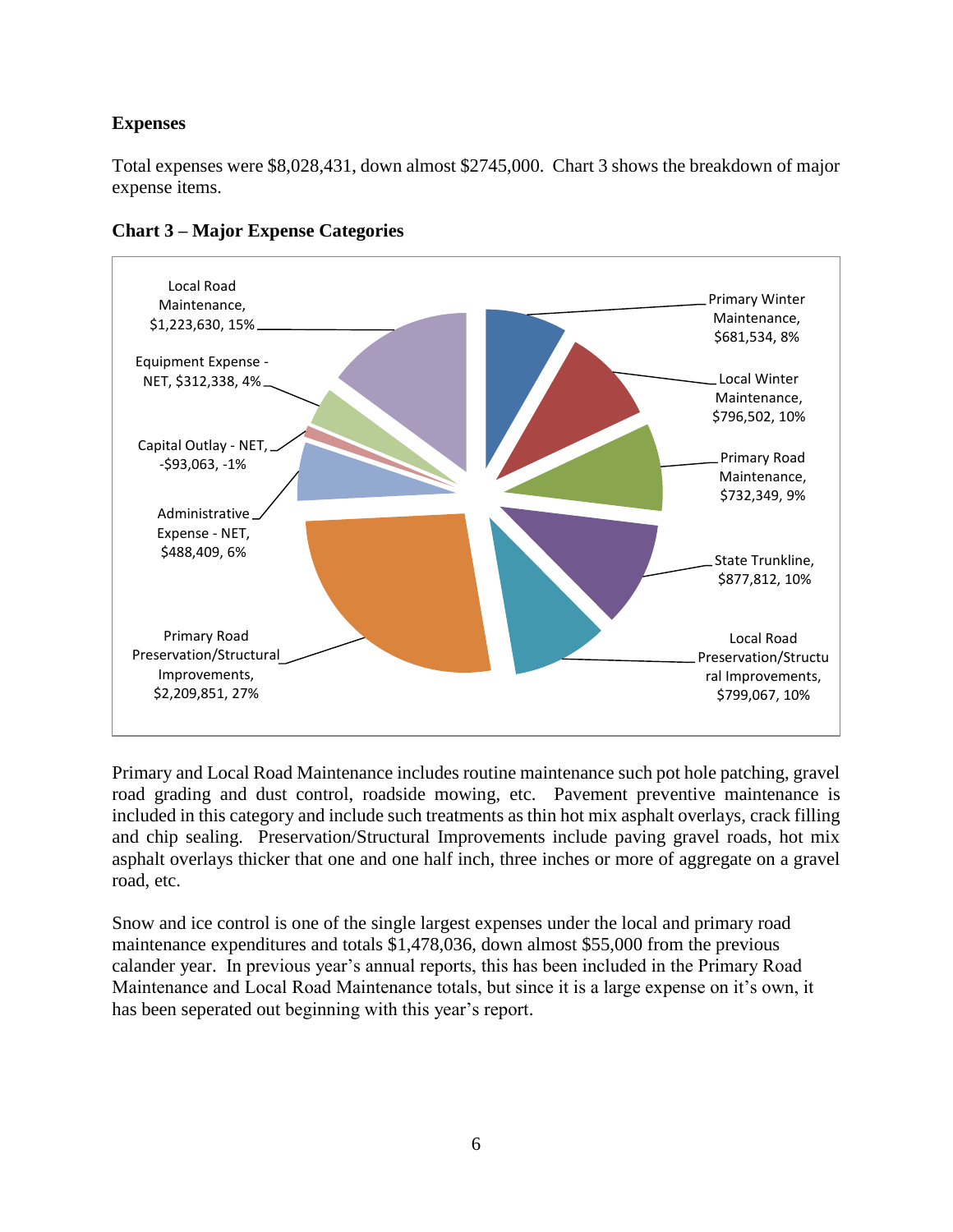#### **State Trunkline**

State highway maintenance totaled \$877,812, up about \$13,000 from the previous year. The MDOT contracts with the ACRC for all routine maintenance needs on the state trunklines in the county. The majority of this work, like in the county road system, is winter maintenance. ACRC also provides patching, shoulder maintenance, tree and vegetation control and other routine or reactive work. All work is paid for monthly as incurred and is audited to actual cost after the fiscal year.

#### **Road Projects**

Township requested road projects completed in 2018 amounted to \$1,005,492. In accordance with the ACRC policy in effect for 2018, funding for these projects was 10% ACRC and 90% townships for township requested project. This is down by about \$637,000 from the previous year. However, there was \$295,000 of work scheduled but delayed until 2019 due to the contractor lock out of labor forces in the fall of 2018.

Projects that had township cooperation included 4.7 miles of resurfacing, 2.5 miles of gravel surfacing and just over  $\frac{1}{2}$  mile of paving gravel roads.

An additional \$655,312 of Federal aid (STP) and \$96,383 of State Economic Development Category D funds were used to reconstruct Marion Center Road, about 1.5 miles. This road will be an all-season truck route and will not be weight restricted in the spring once Charlevoix County completes reconstruction of the remainder. There is some restoration remaining for 2019 as this project was delayed due to the contractor lock out of labor forces.

New state revenues and special general fund appropriations for roads were used to reconstruct 4.3 miles of Alba Highway between M 66 and US 131 at a cost of \$1,123,000. This road is now an all-season truck route and will not be weight restricted in the spring.

We also received a Federal Safety Grant for \$105,000 (plus 20% local match) to upgrade guardrail along Bellaire Highway. There is a short section of new rail remaining to be installed in 2019 under this grant due to a Frontier fiber optic cable that is in the way and we are waiting for them to relocate it. This fiber feeds all 911 calls to our 911 Dispatch so it is important that it not be damaged.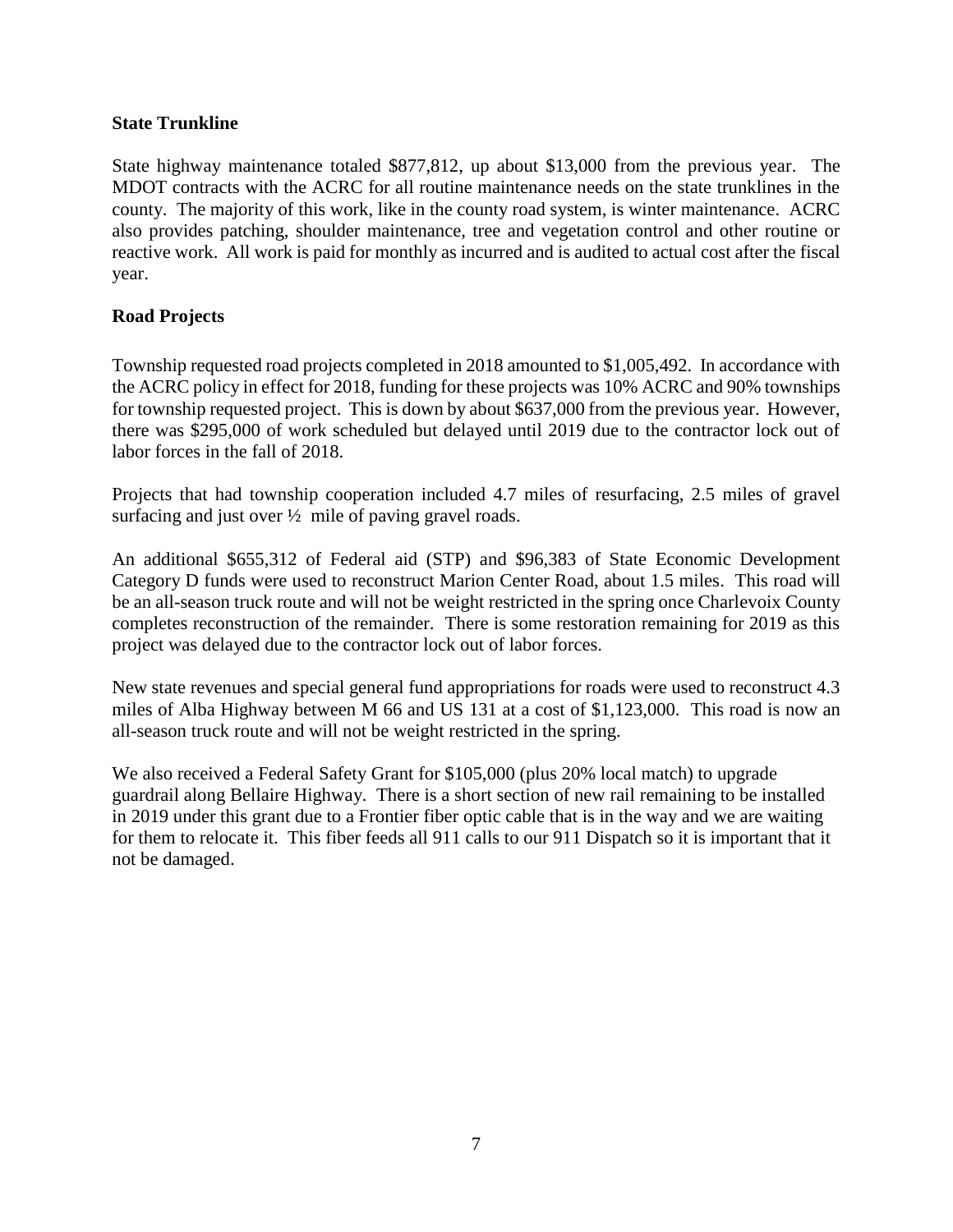#### **County Road Pavement Conditions**

The State of Michigan passed legislation that requires the use of an asset management system for public paved road maintenance. The Asset Management Council was established as a result of this legislation. Michigan is recognized nationally as leader in pavement asset management.

Since 2003 we have been evaluating and rating our Federal Aid eligible paved road system in Michigan. Since the start, the ACRC has been involved in this annual rating on the county primary roads and the state highway systems. Chart 6 shows the Federal Aid eligible county primary road pavement condition trends for the last 15 years.



**Chart 6 – Federal Aid Eligible Primary County Road Surface Condition Trend**

This chart represents 178 centerline miles of primary road, being only the roads that are eligible for federal aid and therefore have been rated every year since 2003. There are 32 miles of primary road that are not federal aid eligible.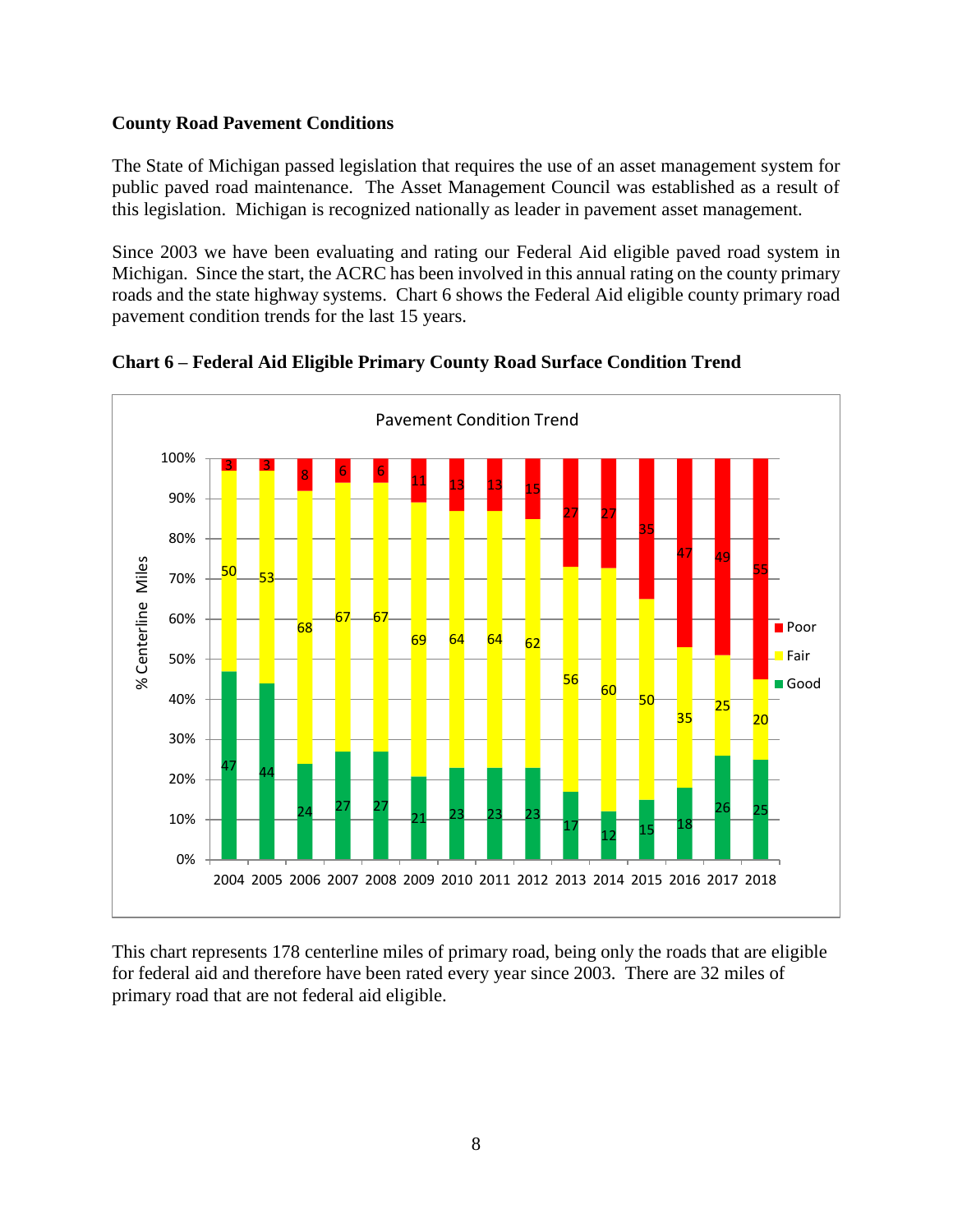

**Chart 7 – Non-Federal Aid Eligible County Road Surface Condition Trend**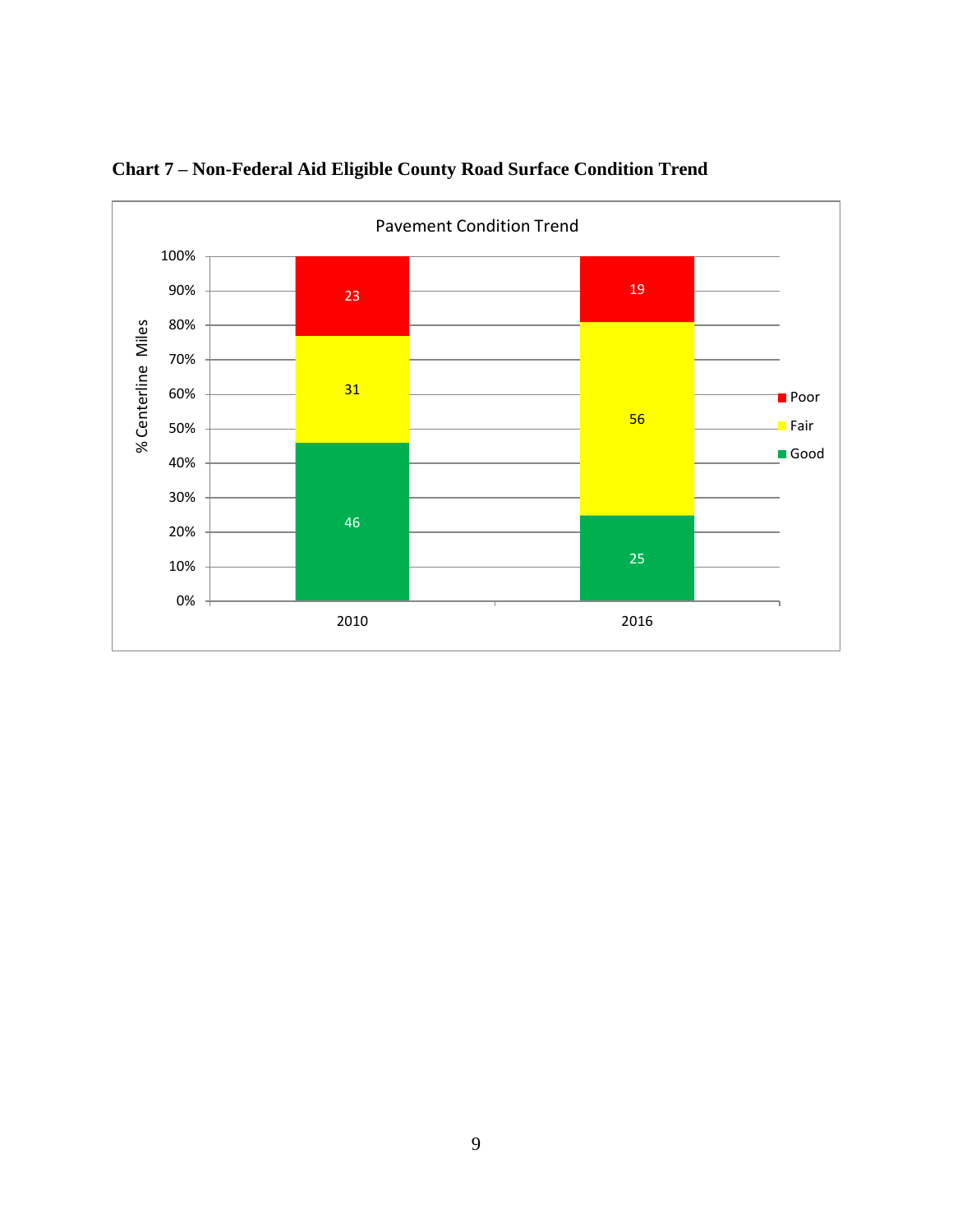#### **County Road Needs**



The estimate of needed work on the paved county road system was is over \$47 million. This does not address the needs on the gravel and seasonal roads.

The map below shows the condition of all county roads including those that are federal aid eligible. The green roads are good, yellow is fair and red is poor. This map includes the last rating entered on all

paved roads. It is readily apparent the abundance of poor condition roads.

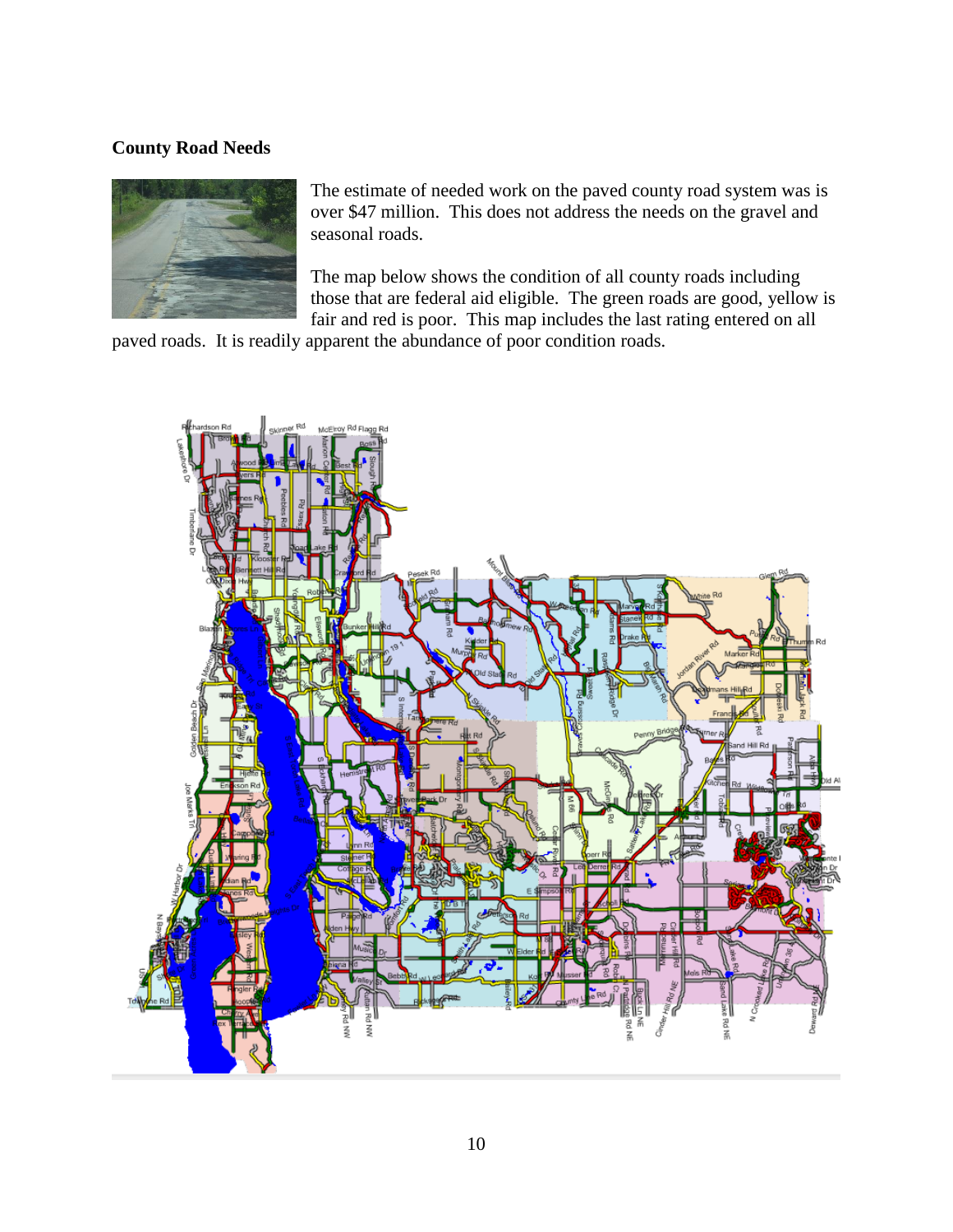The map below shows the current condition of federal aid eligible paved roads only. These correlate to the data depicted in Charts 6.

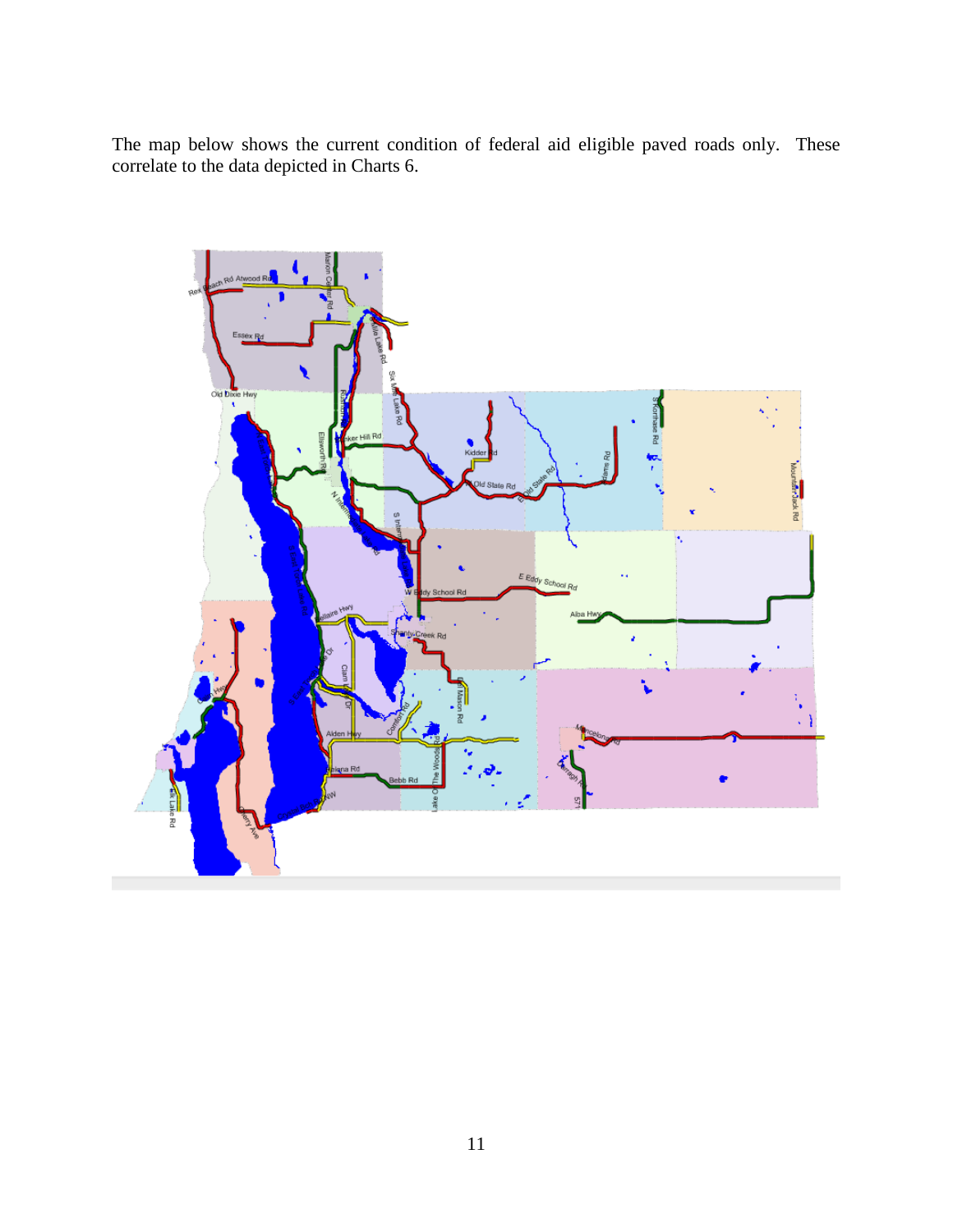#### **Facility Needs**

The ACRC maintains garages in Mancelona, Central Lake and Kewadin. The administrative office is located at the main garage in Mancelona.

There continues to be a need to replace the truck storage garage in Central Lake where the original building was built in 1940. The current estimate is well over \$1 million. There is no definite schedule for this replacement.

All other facilities are in good shape and we continue to perform routine maintenance to keep them in good shape.

#### **Staff**

For the last several years, the ACRC has employed 34 full time people, 23 truck drivers and equipment operators and three mechanics. This is the minimum efficient winter maintenance crew. There is need for more employees at different times throughout the year and we do supplement with temporary employees, mainly during winter.

#### **Road Funding**

Legislation enacted in 2015 which increased fuel taxes and vehicle registration fees resulted in an increase in revenue to the Road Commission of just over \$1 million in 2017 over 2016. This is about a 29% increase in revenue. Referring to Chart 2 on page 5, current revenues are about where they should be had appropriate increases in fuel taxes and registration fees been incrementally increased over time. It is clear that a tremendous amount of revenue could have been collected during the period between 2004 and 2017. During this 12 year span, it is estimated to be \$8.5 million. This lost revenue would have helped tremendously to keep our roads from deteriorating at the excessive rate we are experiencing.

The same legislation enacted in 2015 added \$150 million to the Michigan Transportation Fund in 2018. The legislature also appropriated an additional \$300 million general fund money to roads. This resulted in an additional \$900,000 to the ACRC. The additional unplanned appropriation helped the ACRC extend the Alba Hwy project all the way to M 66, as it would have fallen about one mile short originally.

Last year's report included this statement: "All this is good news for roads but it is still too little too late. Roads in the county will continue to deteriorate faster than we are able to improve them. Expect future pavement ratings to show this trend of deterioration." It is still too early to see any trends in road condition, but we might see the rate of deterioration level off in the next few years. If additional road funding is provided by the state, we may then begin to gain good condition road mileage.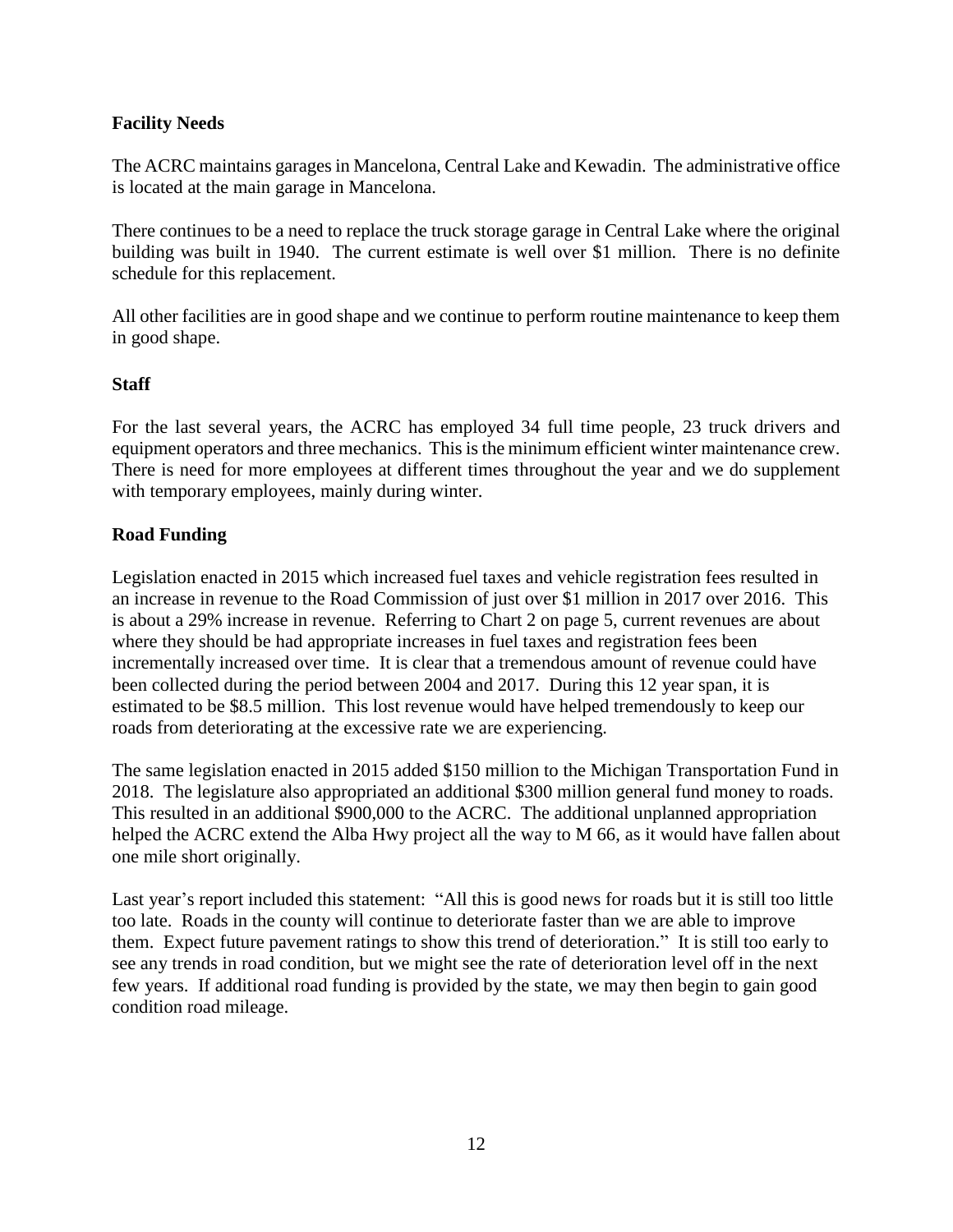## **Appendix A Annual Financial Report for 2018 (Act 51 Report)**

**In separate PDF file.**